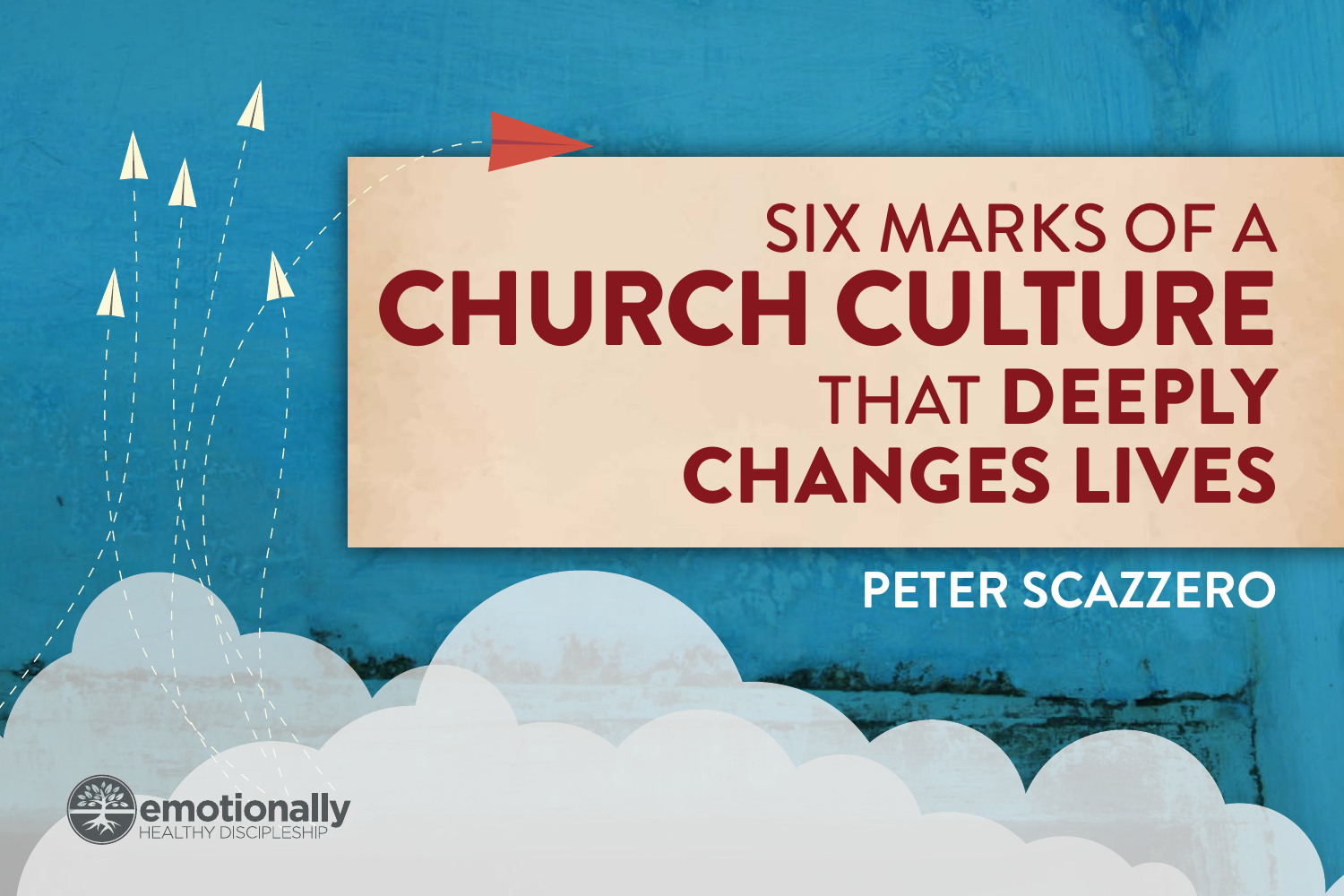Six Marks of a Church Culture that Deeply Changes Lives Copyright © 2019

Emotionally Healthy Discipleship is a ministry focused on equipping church leaders to make mature disciples, moving people from shallow Christianity to depth in Christ. For more information, visit [emotionallyhealthy.org.](http://emotionallyhealthy.org)

All rights reserved. No part of this book, including icons and images, may be reproduced in any manner without prior written permission from copyright holder, except where noted in the text and in the case of brief quotations embodied in critical articles and reviews.

Cover design and layout by SartiDesign.com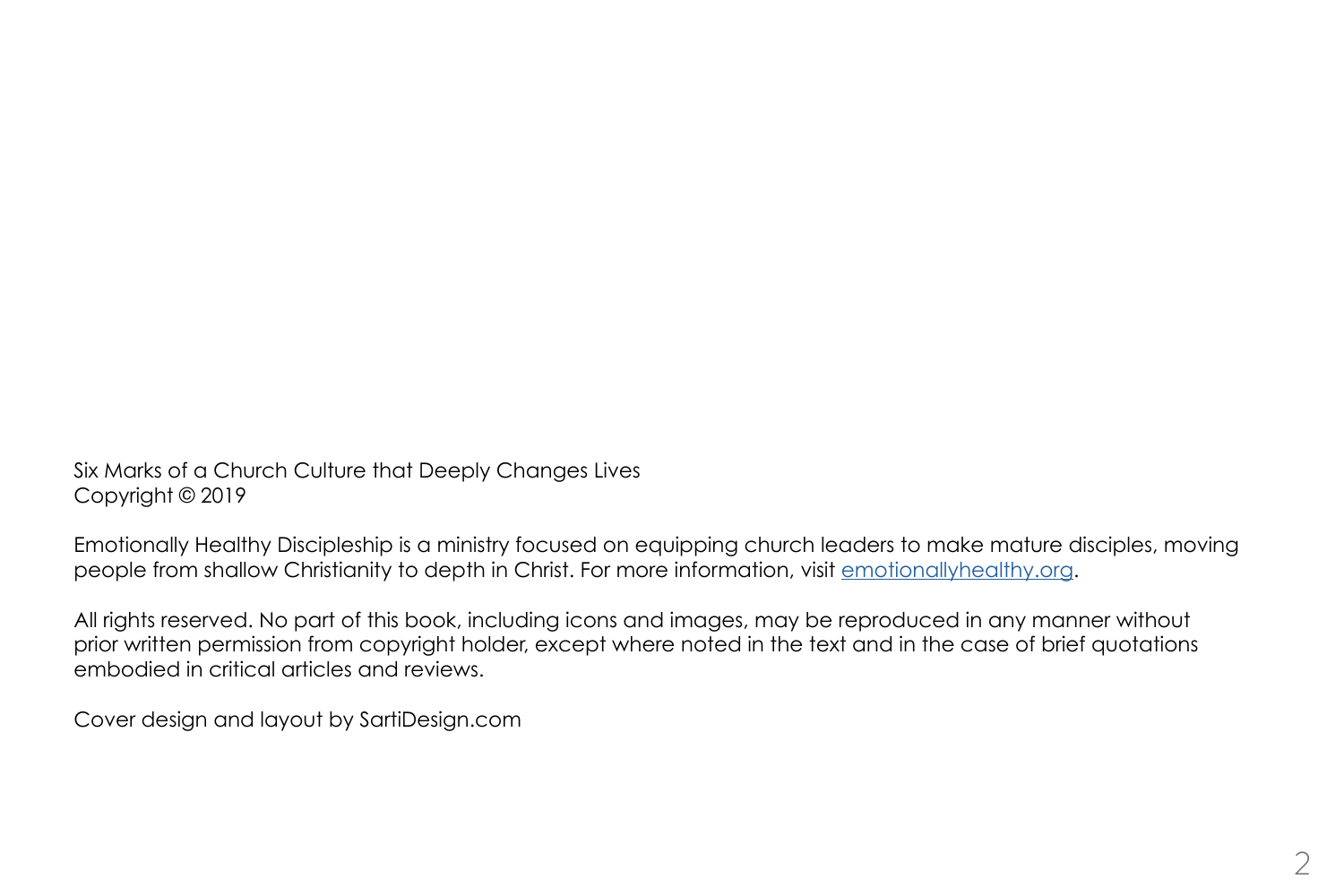## TABLE OF<br>CONTENTS

**Introduction** Mark #1 - Slowed-Down Spirituality Mark #2 - Integrity in Leadership Mark #3 - Beneath-the-Surface Discipleship Mark #4 - Healthy Community Mark #5 - Passionate Marriages and Singleness Mark #6 - Every Person in Full-Time Ministry Next Steps About Pete Scazzero

pg 4 pg 6 pg 8 pg 10 pg 12 pg 14 pg 16 pg 18 pg 20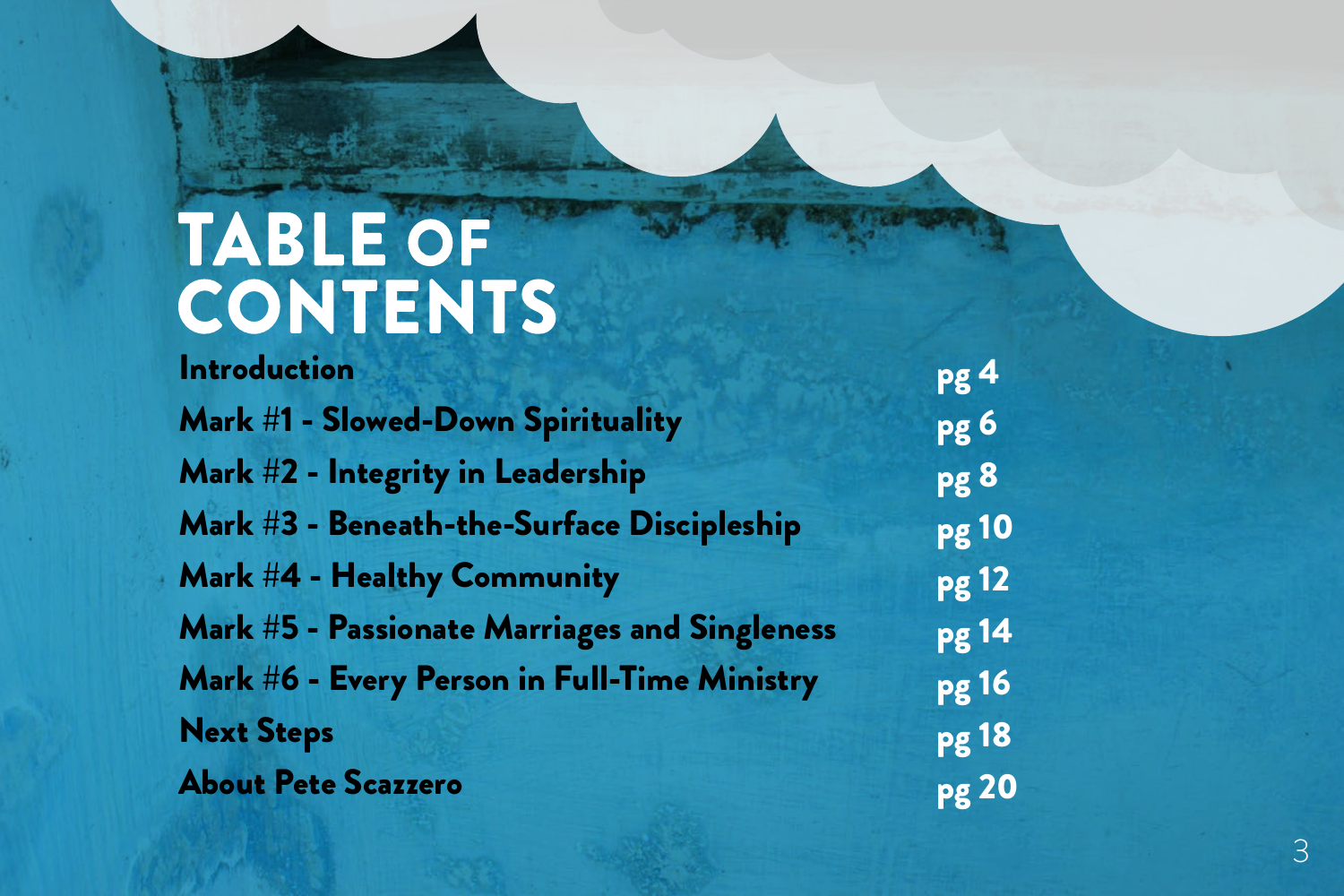## INTRODUCTION

The church of Jesus Christ needs a dramatic shift of culture. And that culture needs to be radically different from that of the world.

Sadly, that is not the reality in most of our churches.

One of the greatest insights I've gained from working with thousands of churches around the world is that creating a healthy culture is a powerful strategy for impacting people's lives as well as the long-term mission of the church. If our goal is to multiply deeply transformed disciples and leaders for the sake of the world, a healthy culture is profoundly important. We have to be intentional about taking the chaos of what people bring with them—from their very different backgrounds, cultures, and families of origin—and shaping it into a radically different culture that operates as the new family of Jesus.

So, what precisely is this thing called culture? Defining it can be challenging because culture consists primarily of unspoken rules about "the way we do things around here."

 Culture is that imprecise something, the invisible presence or personality of a place that can be difficult to describe without actually experiencing it. It is often more readily felt than articulated. Perhaps the simplest and best definitions I've come across describe culture as "the sum-total of the learned patterns of thought and behavior" of any given group;\* and "Culture is what human beings make of the world." \*\*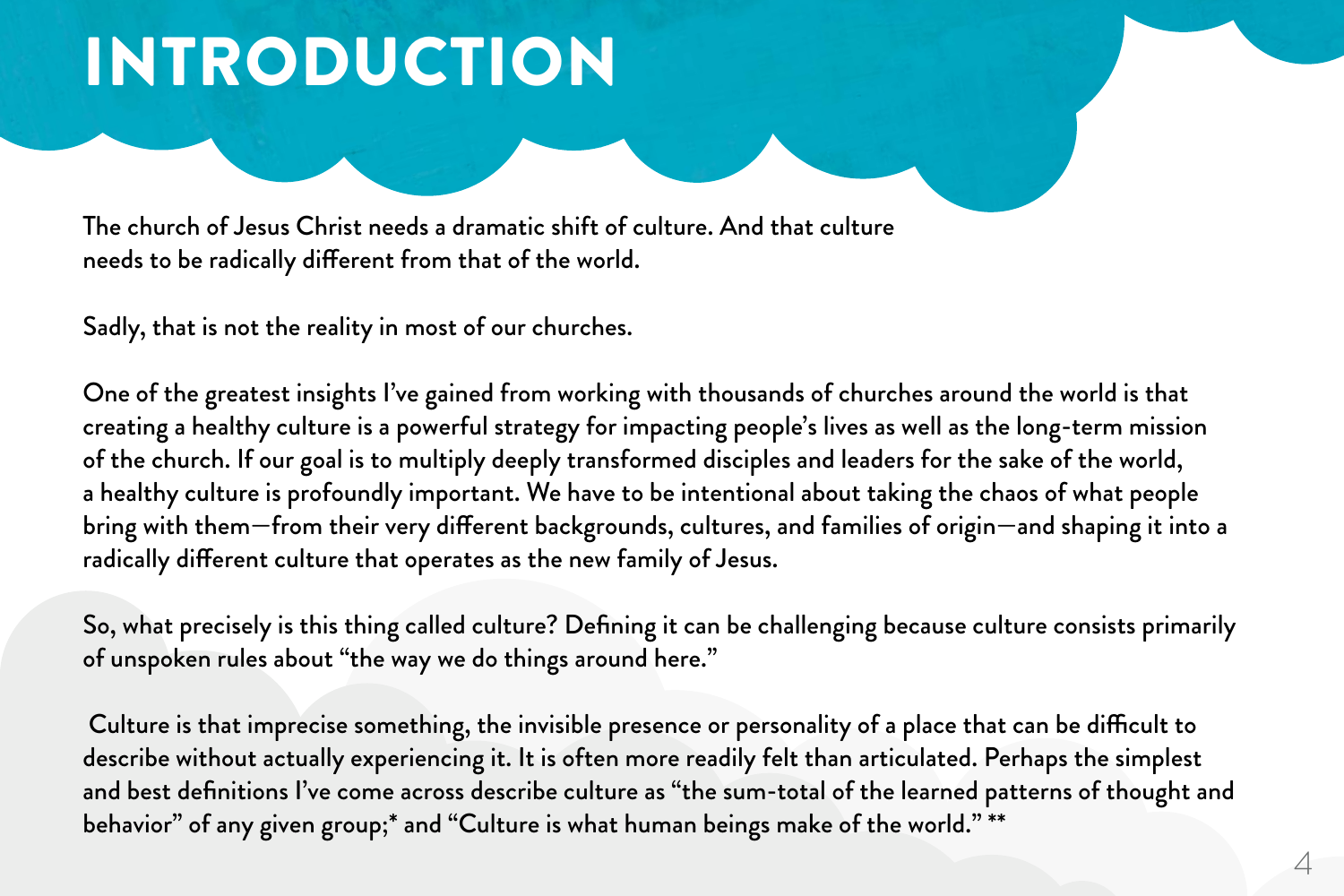Multinational companies such as Google, Apple, and IBM have very distinct cultures. Ethnic communities, political groups, and countries have cultures. Denominations and para-church organizations have cultures. Every church, ministry, task force, and team has a certain style that constitutes the spirit or ethos of that particular community. But that doesn't mean culture just "happens." Culture needs to be created, shaped, and maintained. And the responsibility for doing so resides with the leader.

To help you begin thinking about what this might look like in your own church, I've identified six characteristics or marks of an emotionally healthy church culture:

- 1. Slowed-Down Spirituality
- 2. Integrity in Leadership
- 3. Beneath-the-Surface Discipleship
- 4. Healthy Community
- 5. Passionate Marriages and Singleness
- 6. Every Person in Full-Time Ministry

Each characteristic is summarized on the pages that follow. After the description of each characteristic, you will find a quick assessment tool and then questions for personal reflection and team discussion. My prayer is that this process will give you the vision and courage to transform the culture of your ministry so profoundly that its impact will be felt for generations.

\* Scott W. Sunquist, Understanding Christian Mission: Participation in Suffering and Glory (Grand Rapids, MI: Baker Press, 2013) 244.

\*\* This is journalist Ken Myers' definition of culture as summarized by Andy Crouch in Playing God: Redeeming the Gift of Power (Carol Stream, IL: InterVarsity Press, 2013), 17.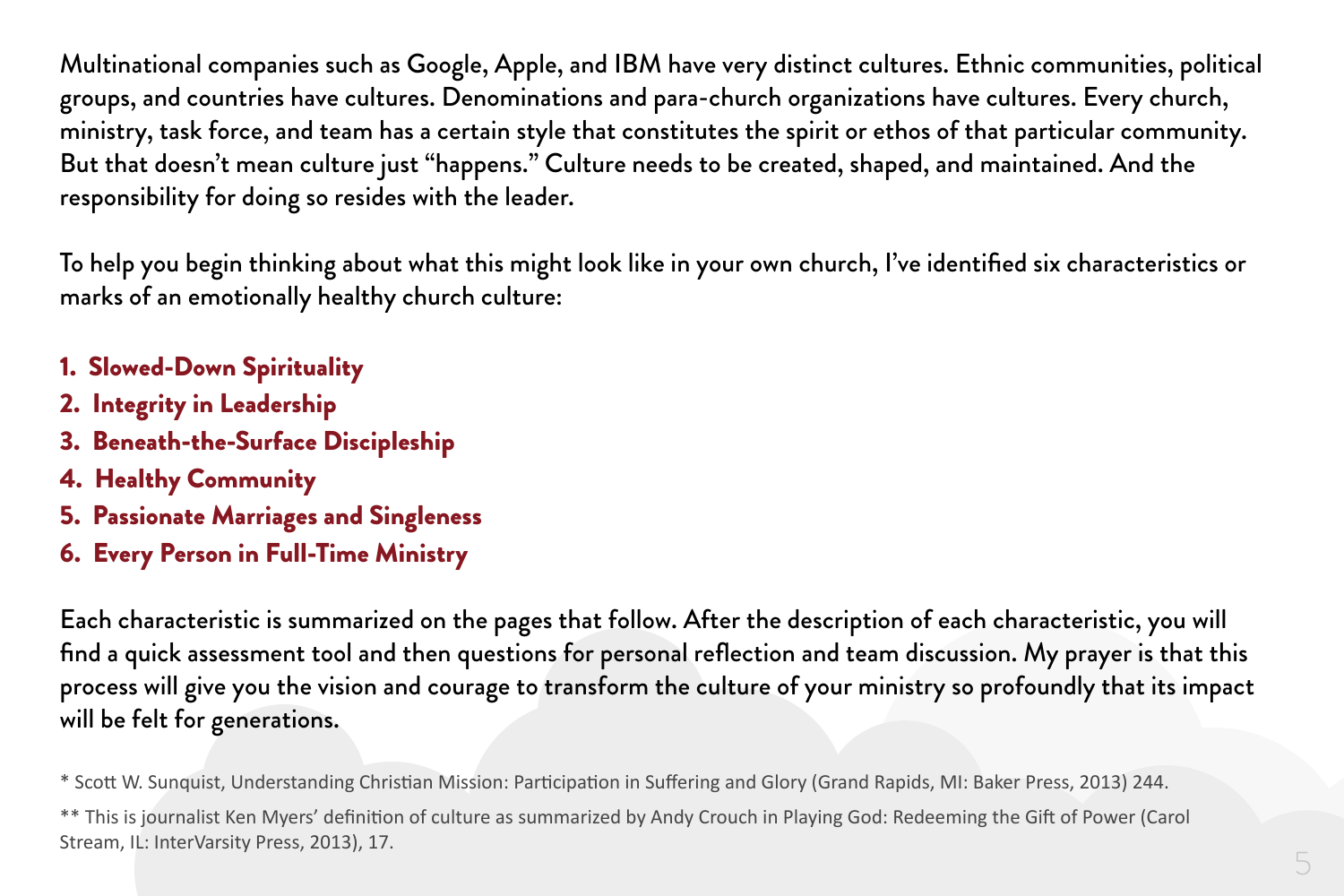## MARK #1: Slowed-Down Spirituality

**We slow down our pace in order to be with Jesus, and this is the source from which our activity flows.**

In a church culture that changes lives, people refuse to allow a hurried world to set the pace for their lives. They choose instead to live by rhythms that are slower and more deliberate. They set aside time each day to immerse themselves in Scripture, silence, and solitude, which are foundational practices for their communion with Jesus. Their doing for God flows out of their being with God.

As a result, they consistently embrace other spiritual practices, such as Sabbath-keeping and discernment, in order to cultivate their personal relationship with Jesus and avoid living off of the spirituality of others. They willingly learn about the practices of slowed-down spirituality from 2,000 years of church history and the global church. They remain profoundly aware that, apart from abiding in Jesus, it is impossible to bear lasting fruit—as individuals and as a community.

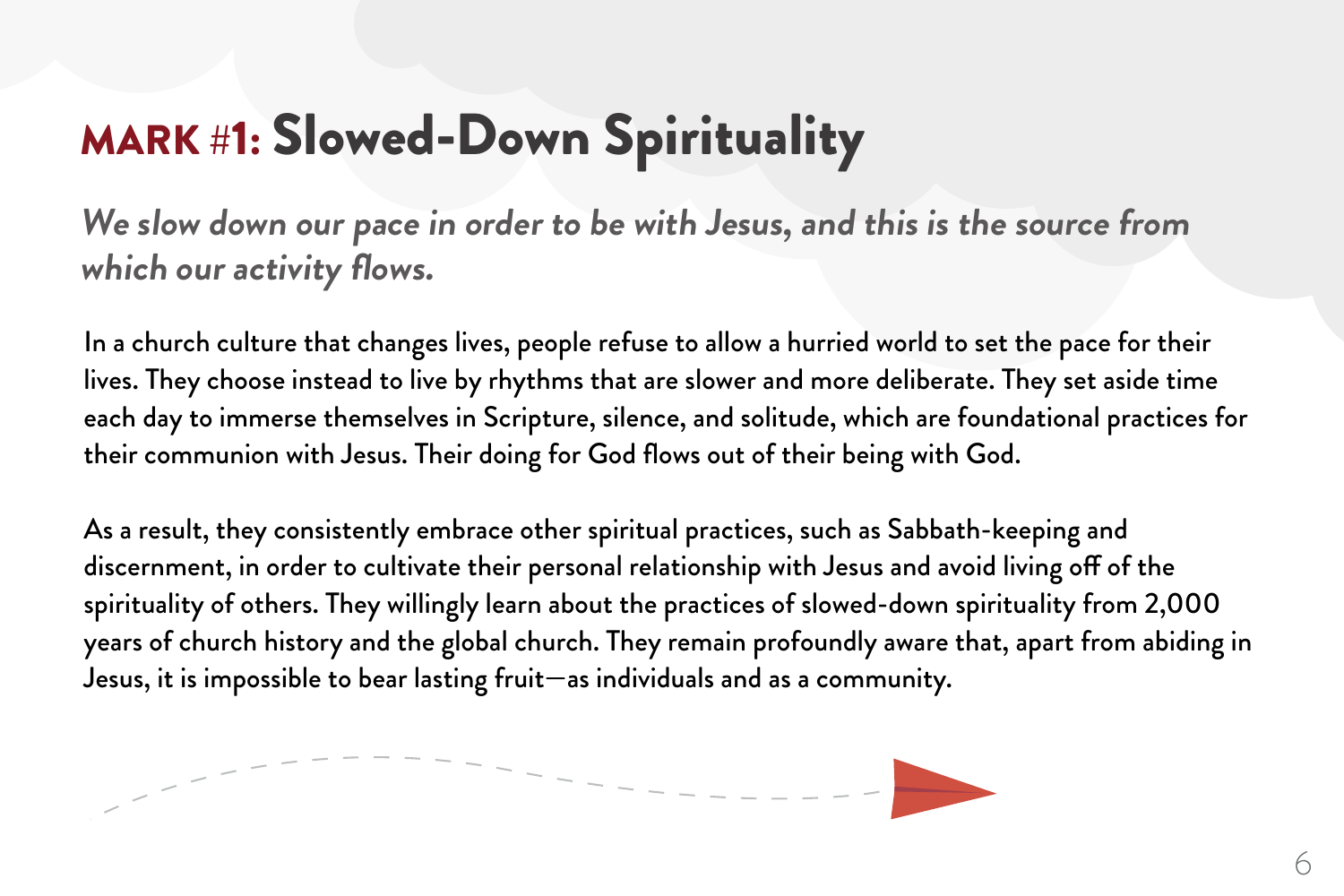To what degree is your culture characterized by slowed-down spirituality?

Circle the number on the continuum that best describes your response. Then briefly describe the reasons for the number you circled.

|         | $\mathcal{L}$ | -3 | Δ | 5 | h |  |             |         |
|---------|---------------|----|---|---|---|--|-------------|---------|
|         | Not at all    |    |   |   |   |  | Completely  |         |
|         | true of our   |    |   |   |   |  | true of our |         |
| culture |               |    |   |   |   |  |             | culture |

#### QUESTIONS FOR REFLECTION AND DISCUSSION

• In what ways is your current culture an asset that helps people to slow down and cultivate oneness with Jesus? In what ways is it a liability that makes slowing down harder?

• Briefly reflect on your work and leadership over the last month or so. In what ways were the characteristics of slowed-down spirituality most notably evident? For example, in your attitudes, behaviors, demeanor, pace of life, etc. In what ways were these characteristics most notably absent?

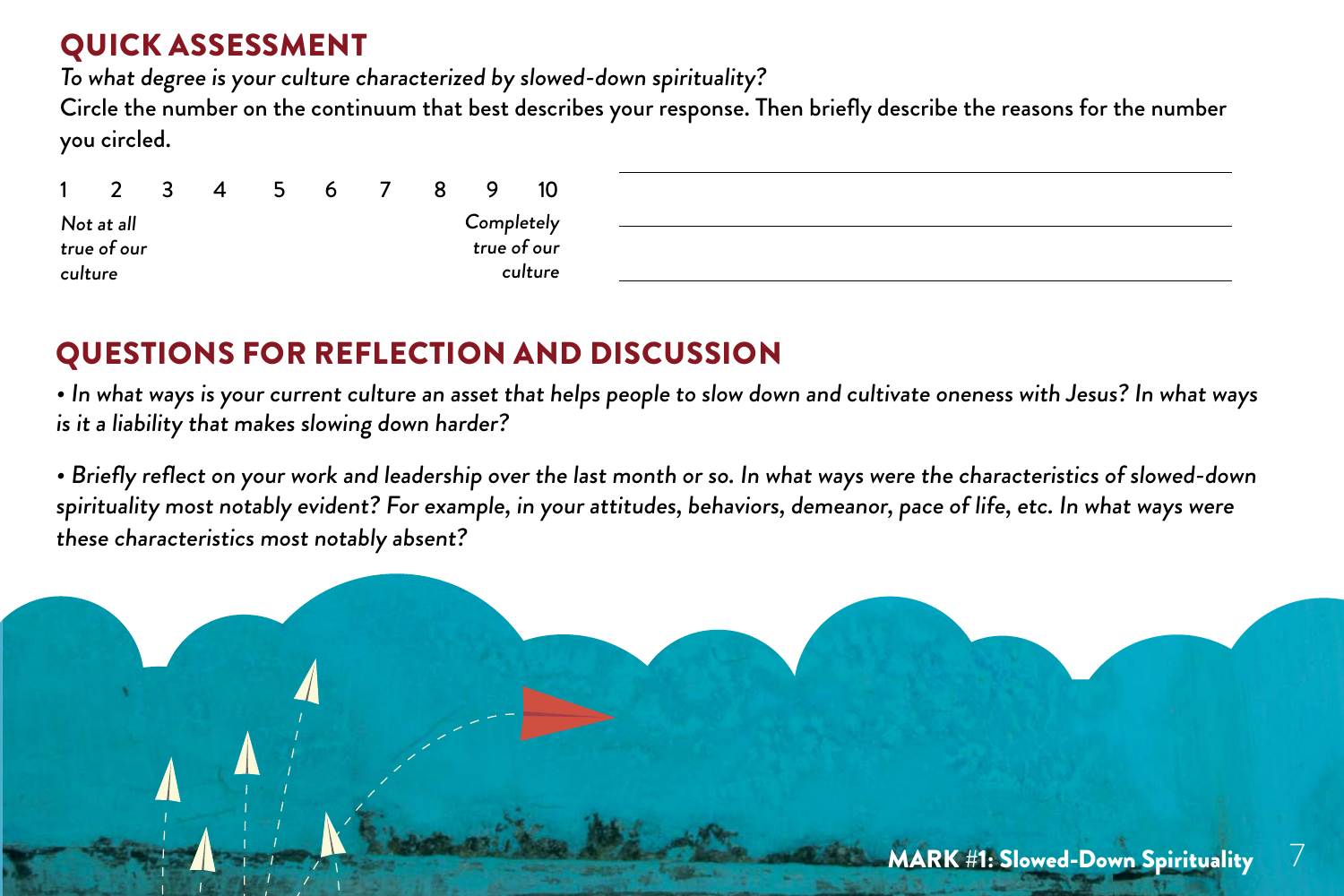## MARK #2: Integrity in Leadership

**We do not pretend to be something on the outside that we are not on the inside.**

In a church culture that changes lives, leaders—staff and volunteer—are intentional about living out of vulnerability and brokenness. They refuse to engage in pretense or impression management. They endeavor to be the same person on stage in public as they are off stage in private. They recognize that their first and most difficult task is to lead themselves so that their work for God is nourished by a deep inner life with God.

This ensures that their leadership is not driven by other motives, such as the need for power, approval from others, or success as the world defines and measures it. Through their lives and their leadership, they seek to create an environment in which their people are encouraged to ask questions and give helpful feedback. They also enjoy the freedom to say a healthy "no" as they discern God's will and set appropriate limits.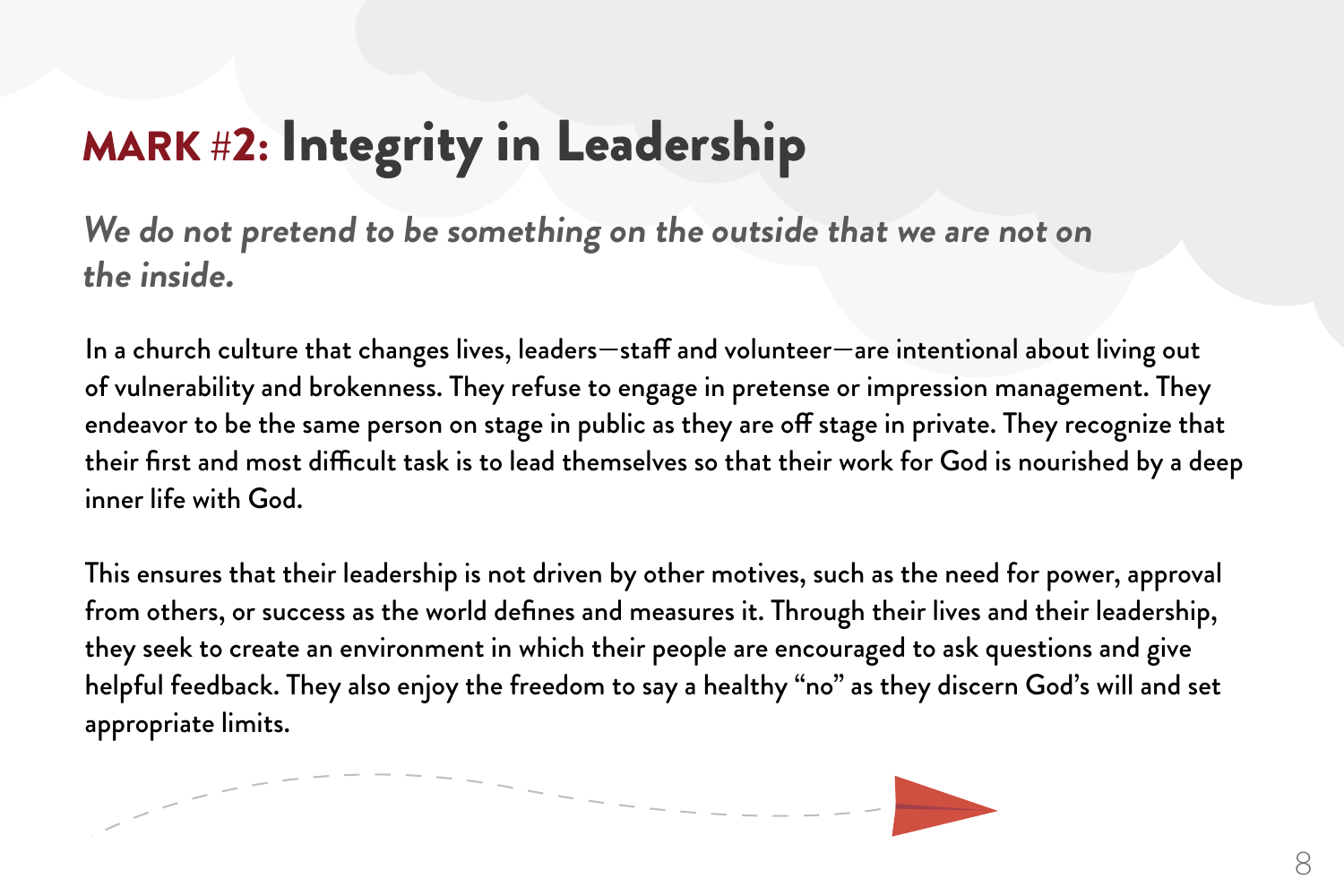To what degree is your culture characterized by integrity in leadership?

Circle the number on the continuum that best describes your response. Then briefly describe the reasons for the number you circled.

|         |             | -3 | 5 | 6 |  |             | 10      |
|---------|-------------|----|---|---|--|-------------|---------|
|         | Not at all  |    |   |   |  | Completely  |         |
|         | true of our |    |   |   |  | true of our |         |
| culture |             |    |   |   |  |             | culture |

#### QUESTIONS FOR REFLECTION AND DISCUSSION

#### • How would you complete the following sentences?

Some of the ways our culture indirectly affirms pretense and subtly encourages impression management are . . .

Some of the ways our culture affirms transparency and encourages people to live out of vulnerability and brokenness are . . .

• In what aspect of your life or leadership are you most tempted to skim on truth, to be less than honest about your struggles, to deny negative emotions, or to pretend to be more or better than you are?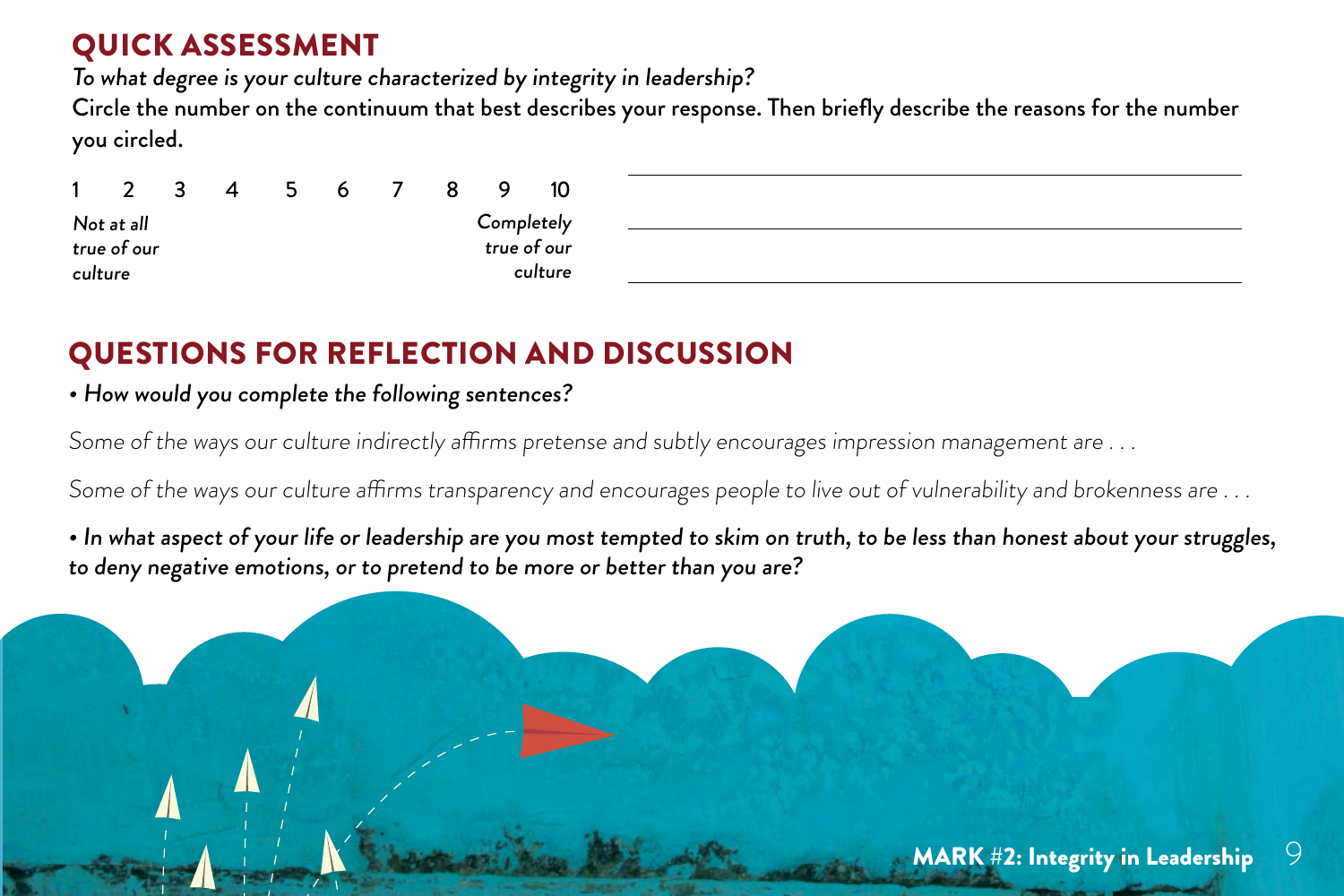## MARK #3: Beneath-the-Surface Discipleship

**We grow in self-awareness because we cannot change that of which we remain unaware.**

In a church culture that changes lives, no one assumes people are maturing on the basis of activities such as church attendance, small group participation, and serving. Instead, they understand that maturity results when people engage in the slow, hard work of following the crucified Jesus. Leaders carefully teach people how to break free from unhealthy or destructive patterns in their families and culture of origin, and how to live differently in the new family of Jesus. People understand that their past impacts their present, and they are intentional about identifying and facing their beneath-the-surface issues (e.g. a sinful tendencies, unresolved wounds, triggers)

They apply the gospel of grace and the truth of Scripture to every area of life, meeting Jesus in their losses and limits and learning how to love other people as Jesus did. They understand they need to die to the less obvious sins—such as defensiveness, detachment from others, and a lack of vulnerability—as well as the more obvious sins, such as lying or coveting. They also pursue the healthy desires God places in their hearts and celebrate God's good gifts, such as beauty, nature, laughter, music, and friendships.

 $- - - - - - -$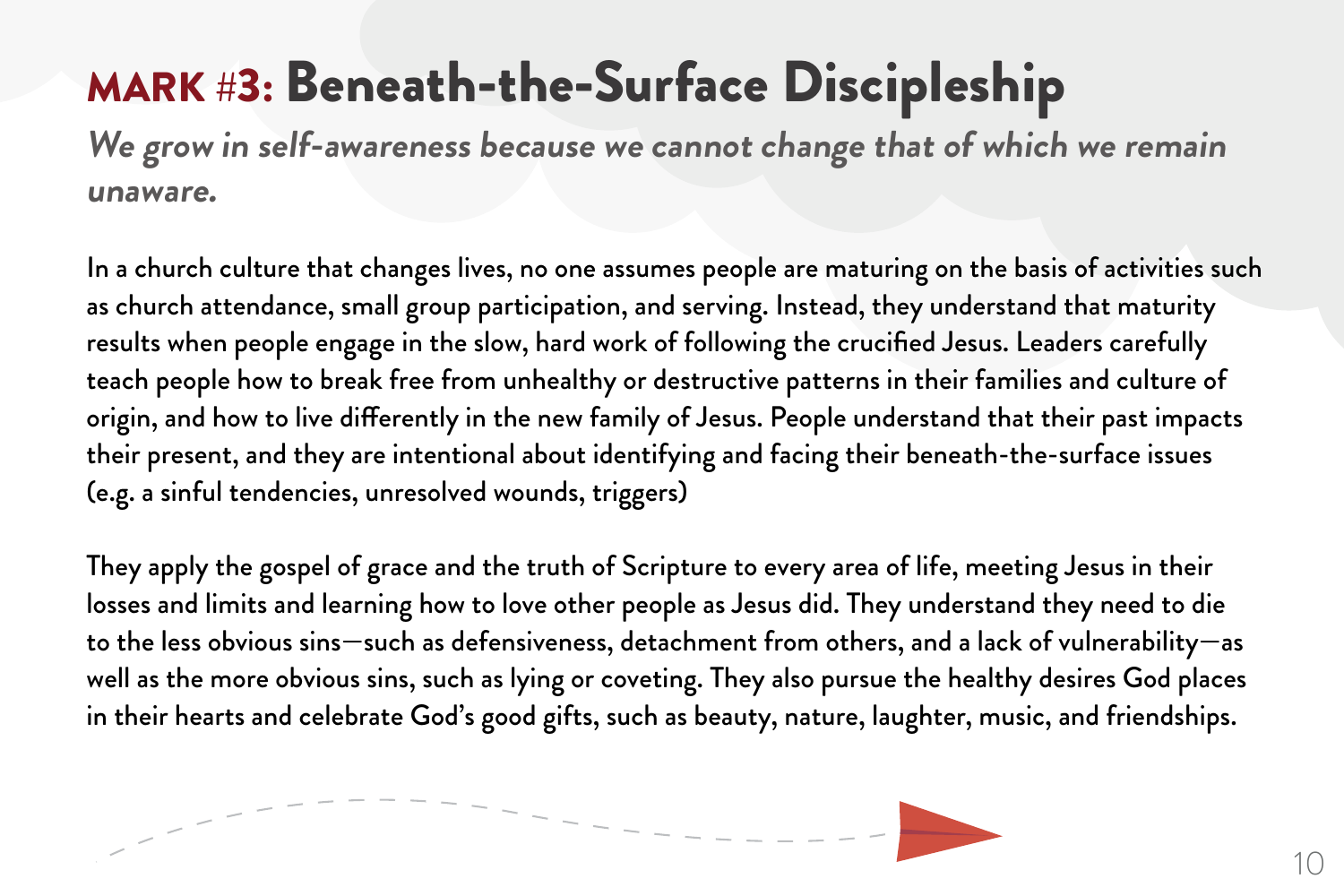To what degree is your culture characterized by beneath-the-surface discipleship?

Circle the number on the continuum that best describes your response. Then briefly describe the reasons for the number you circled.

|         | $\overline{2}$ | -3 | 4 | 5 | 6 |  |             |         |
|---------|----------------|----|---|---|---|--|-------------|---------|
|         | Not at all     |    |   |   |   |  | Completely  |         |
|         | true of our    |    |   |   |   |  | true of our |         |
| culture |                |    |   |   |   |  |             | culture |

| _________ |  |  |  |
|-----------|--|--|--|
|           |  |  |  |
|           |  |  |  |
|           |  |  |  |
|           |  |  |  |
|           |  |  |  |
|           |  |  |  |
|           |  |  |  |
|           |  |  |  |
|           |  |  |  |
|           |  |  |  |
|           |  |  |  |

#### QUESTIONS FOR REFLECTION AND DISCUSSION

• In what ways, if any, does your culture tend to equate increased levels of participation (in programs, events, or serving) with growth and transformation in Christ?

• What beneath-the-surface issues — a sinful tendency, a weakness, a wound, a past failure, or self-protection — has most impacted your leadership in the past recently?

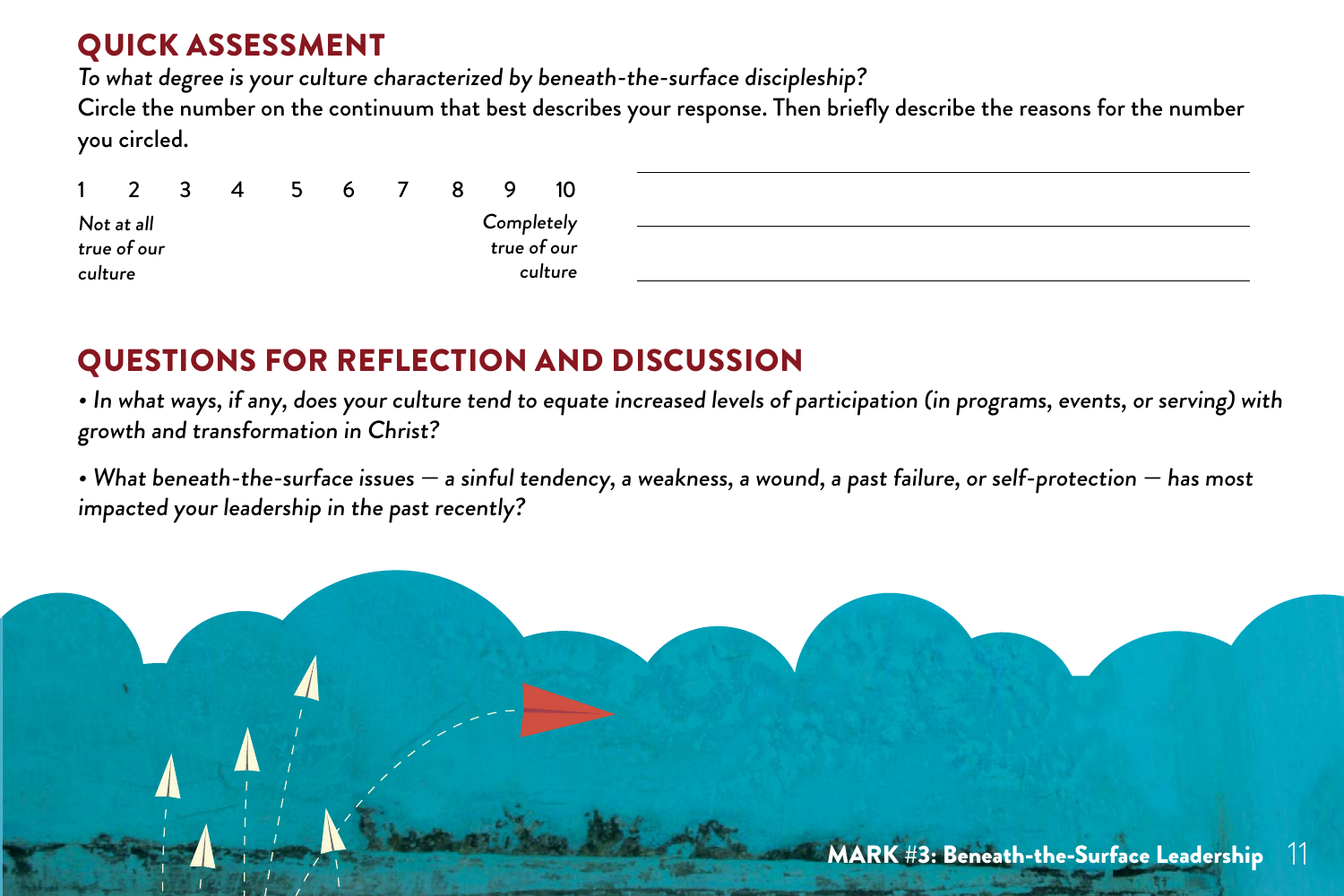## MARK #4: Healthy Community

**We are committed to learning tools and practices in order to love others like Jesus.**

In a church culture that changes lives, people recognize that there is a disconnect when those who claim to love Jesus are experienced by others as defensive, judgmental, unapproachable, and unsafe. Thus, leaders teach and train people in how to do relationships as Jesus did. This includes how to speak clearly, respectfully, and honestly; how to listen; and how to clarify expectations. It also includes confronting the elephants in the room, such as "dirty fighting," and equipping people to master "clean fighting" to negotiate conflicts.

As part of living in community, people learn to respect individual viewpoints, choices, and spiritual journeys, allowing each one to take responsibility for his or her own life without blaming or shaming. By sharing and connecting with each other out of their weaknesses and vulnerabilities, they offer a gift of God's grace to one another and to the world.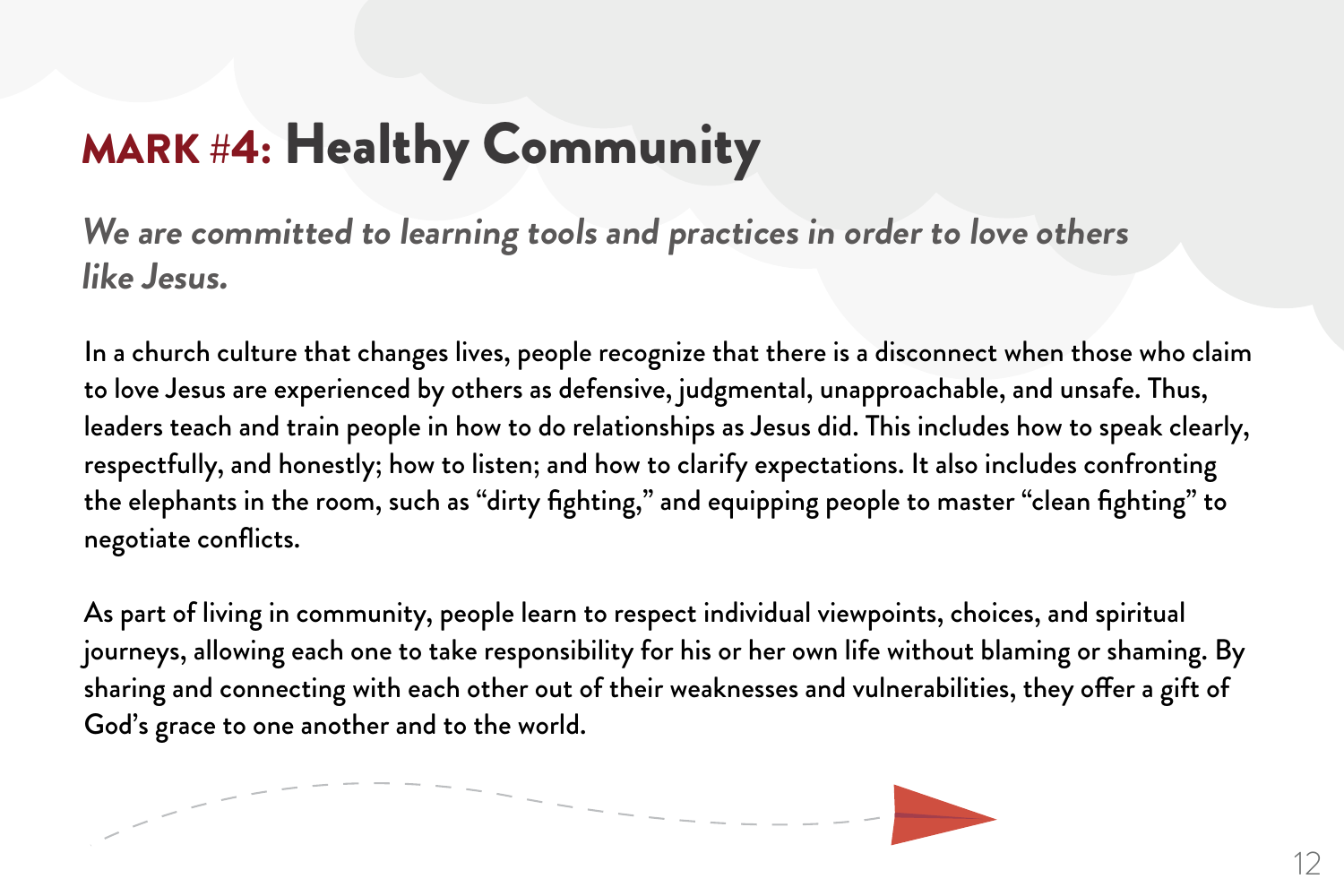To what degree is your culture characterized by healthy community?

Circle the number on the continuum that best describes your response. Then briefly describe the reasons for the number you circled.

|         |             | ्र | 4 | 6 |  |             | 10      |
|---------|-------------|----|---|---|--|-------------|---------|
|         | Not at all  |    |   |   |  | Completely  |         |
|         | true of our |    |   |   |  | true of our |         |
| culture |             |    |   |   |  |             | culture |

| the contract of the contract of the contract of the contract of the contract of the contract of the contract of |  |  |  |
|-----------------------------------------------------------------------------------------------------------------|--|--|--|
|                                                                                                                 |  |  |  |
|                                                                                                                 |  |  |  |
|                                                                                                                 |  |  |  |
|                                                                                                                 |  |  |  |
|                                                                                                                 |  |  |  |
|                                                                                                                 |  |  |  |
|                                                                                                                 |  |  |  |
|                                                                                                                 |  |  |  |
|                                                                                                                 |  |  |  |
|                                                                                                                 |  |  |  |
|                                                                                                                 |  |  |  |
|                                                                                                                 |  |  |  |
|                                                                                                                 |  |  |  |
|                                                                                                                 |  |  |  |
|                                                                                                                 |  |  |  |
|                                                                                                                 |  |  |  |
|                                                                                                                 |  |  |  |

#### QUESTIONS FOR REFLECTION AND DISCUSSION

• Every culture has a default mode for negotiating conflict and navigating differing viewpoints. What three words or phrases would you use to describe the default mode of your ministry culture when it comes to conflict and differing viewpoints? In what ways, are these words/phrases indicative of a healthy culture? An unhealthy culture?

• What three words or phrases would you use to describe your personal default mode when it comes to conflict and differing viewpoints? What similarities and differences are there between your default mode and that of the larger culture?

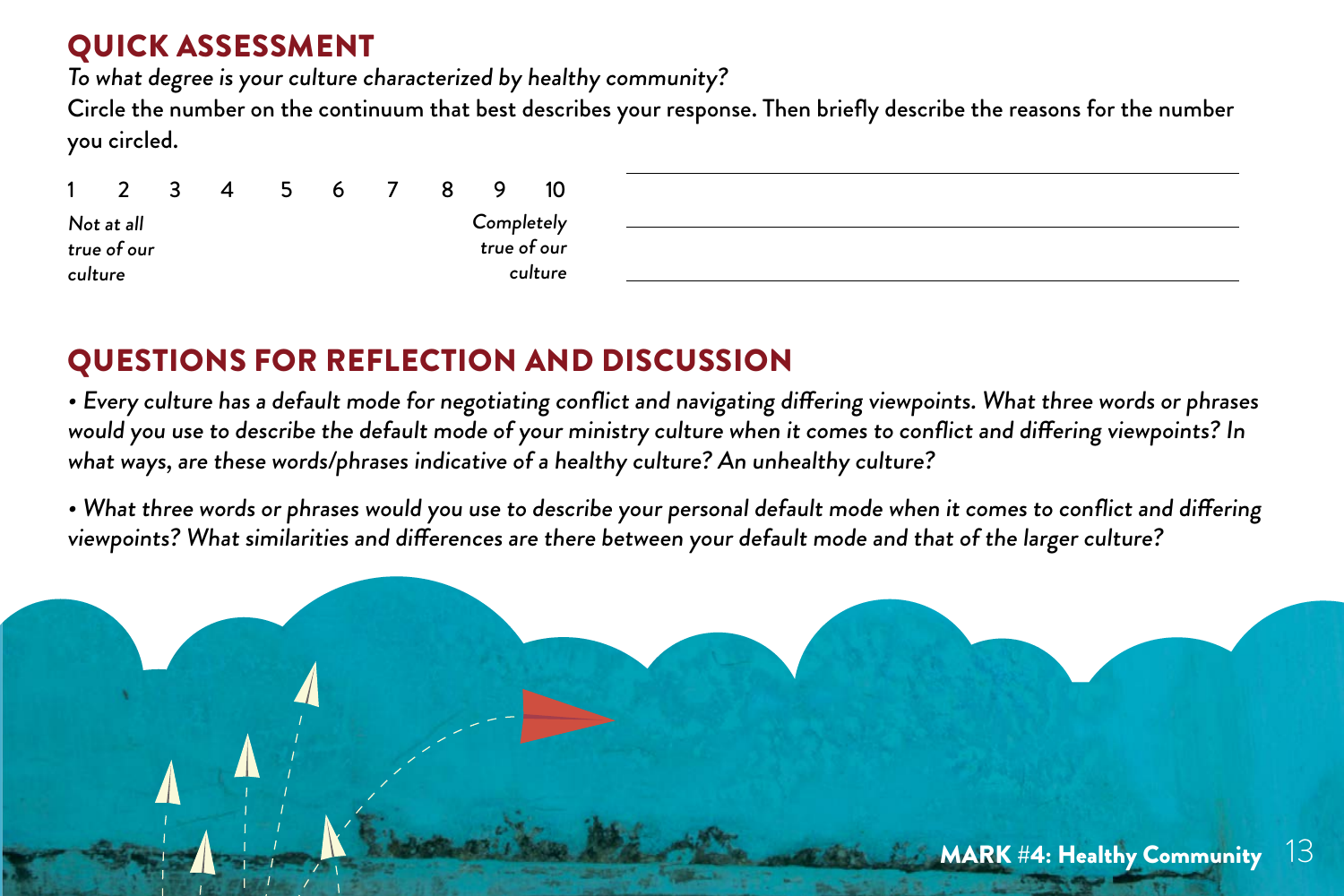## MARK #5: Passionate Marriages and Singleness

**We model God's passionate love for the world by living out of our marriages or singleness.** 

In a church culture that changes lives, the maturity of each person's marriage or singleness is measured not simply by stability or commitment to Christ, but by the degree to which each is becoming a living sign and wonder of God's love for the world. People live out a vision of love that is passionate, intimate, free, and life-giving, recognizing their oneness with Christ is closely connected to their oneness with their spouses (for married people) or to their close community (for single people).

They talk openly about sexuality, recognizing the intimate relationship between Christ and his church is to be reflected in the sexual relationship between a husband and wife, or in the chastity of those who are single. They carefully differentiate between "using" people and "loving" people by monitoring the movements of their hearts and treating others as unrepeatable and invaluable beings made in the image of God.

---------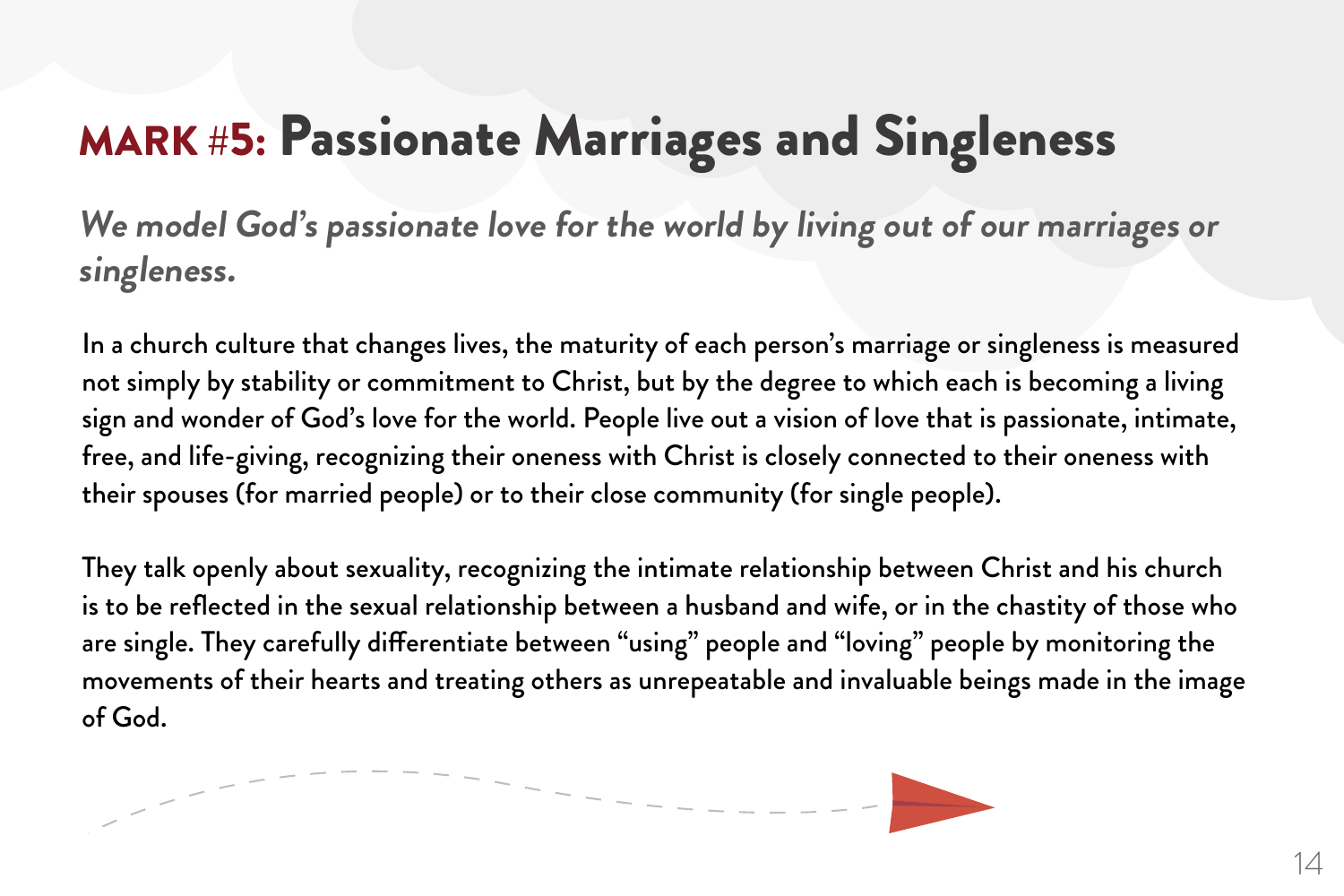To what degree is your culture characterized by passionate marriage and singleness?

Circle the number on the continuum that best describes your response. Then briefly describe the reasons for the number you circled.

|         | $\overline{2}$ | -3 | 4 | 5. | 6 | 8 |             |         |
|---------|----------------|----|---|----|---|---|-------------|---------|
|         | Not at all     |    |   |    |   |   | Completely  |         |
|         | true of our    |    |   |    |   |   | true of our |         |
| culture |                |    |   |    |   |   |             | culture |

#### QUESTIONS FOR REFLECTION AND DISCUSSION

• In what ways does your culture affirm marriages and singleness as vocations—as two ways of modeling God's passionate love for the world? What, if any, differences are there in the ways your culture equips married adults and single adults to live out their respective vocations?

• Overall, how would you describe the role your vocation (marriage or singleness) plays in your leadership? To what degree does the way you spend your time and energy reflect that your marriage/singleness—not ministry—is your first priority as a leader?

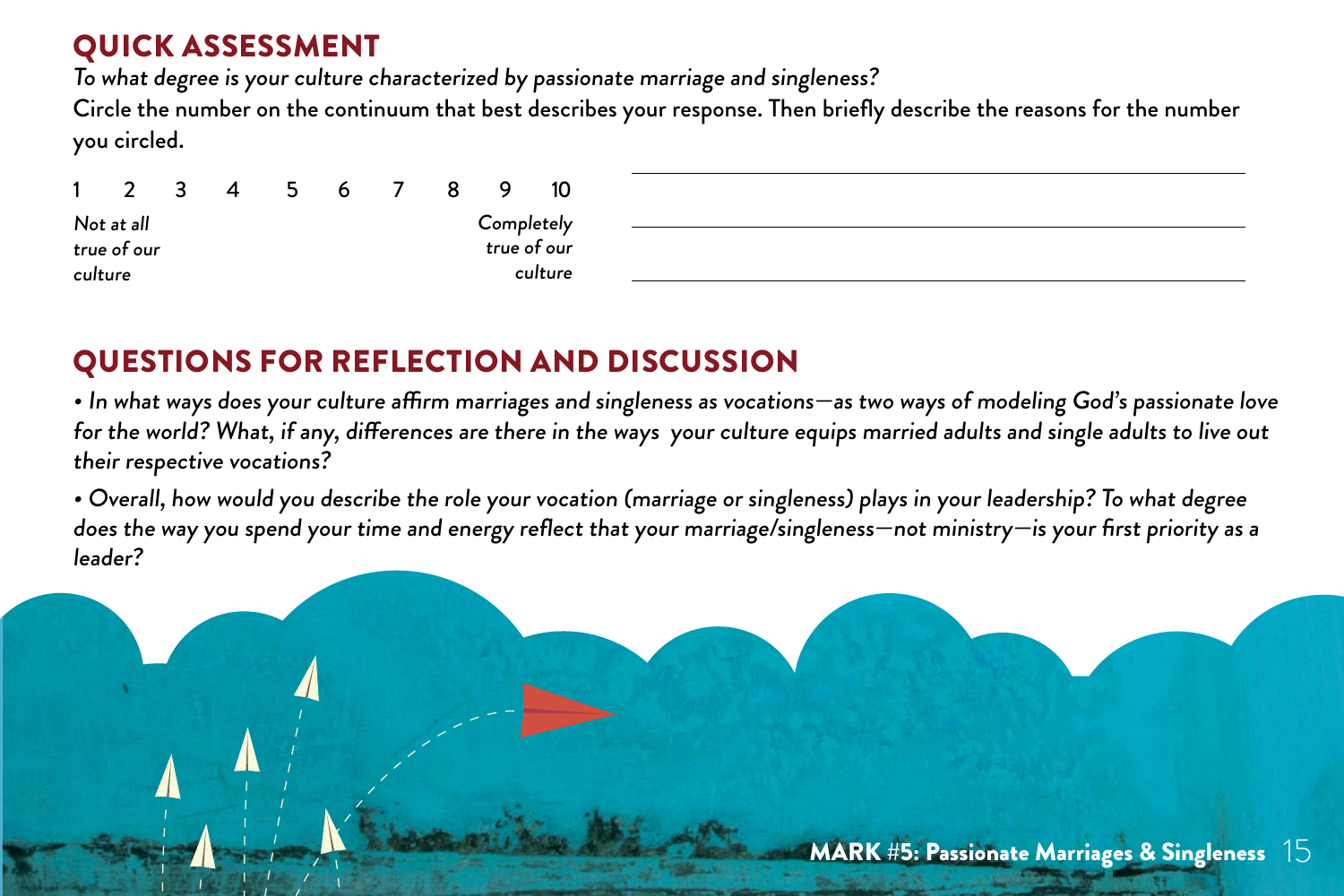## MARK #6: Every Person in Full-Time Ministry

**We commission every believer to walk in the authority of Jesus at work and in daily life.**

In a church culture that changes lives, people reject cultural values that view human beings as spectators and consumers. They affirm that every believer is called to full-time ministry for Jesus. Every sphere of daily activity—paid or unpaid work, or retirement—constitutes a field of ministry. They refuse to compartmentalize work and spirituality, viewing work as an act of worship that brings order out of chaos and builds God's kingdom.

They seek to create community within their spheres of influence, integrating new skills for loving well, and reflecting the generosity of God. In the context of their work and daily activities, they practice Jesus' presence and engage in the slow work of making disciples. Drawing on the foundation of the gospel, they are active in naming and combating language, attitudes, and behaviors resulting from such evils as racism, classism, sexism, and any other ideology that demeans human beings.

---------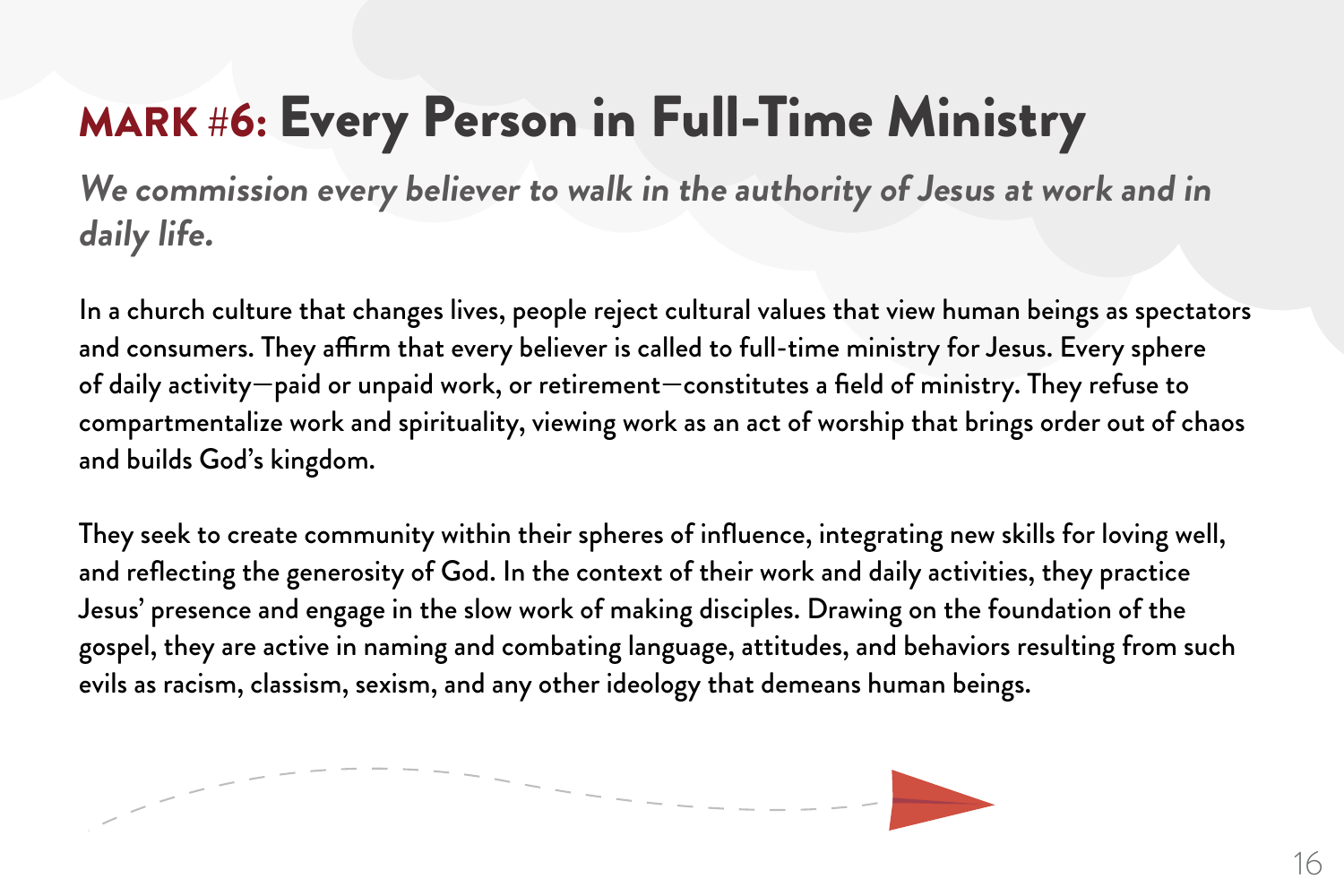To what degree is your culture characterized by every person in full-time ministry?

Circle the number on the continuum that best describes your response. Then briefly describe the reasons for the number you circled.

|         |             | -3 | 4 | 5 | h |  |             | 10      |
|---------|-------------|----|---|---|---|--|-------------|---------|
|         | Not at all  |    |   |   |   |  | Completely  |         |
|         | true of our |    |   |   |   |  | true of our |         |
| culture |             |    |   |   |   |  |             | culture |

#### QUESTIONS FOR REFLECTION AND DISCUSSION

• If you were to ask the people in your church to name their ministry, what percentage would name their volunteer service to the church? What percentage would name their sphere of daily activity? Overall, how would you characterize the degree to which your people tend to compartmentalize work and spirituality?

• In what ways does the truth that every person is in full-time ministry challenge you as a leader? In what ways does it encourage you?

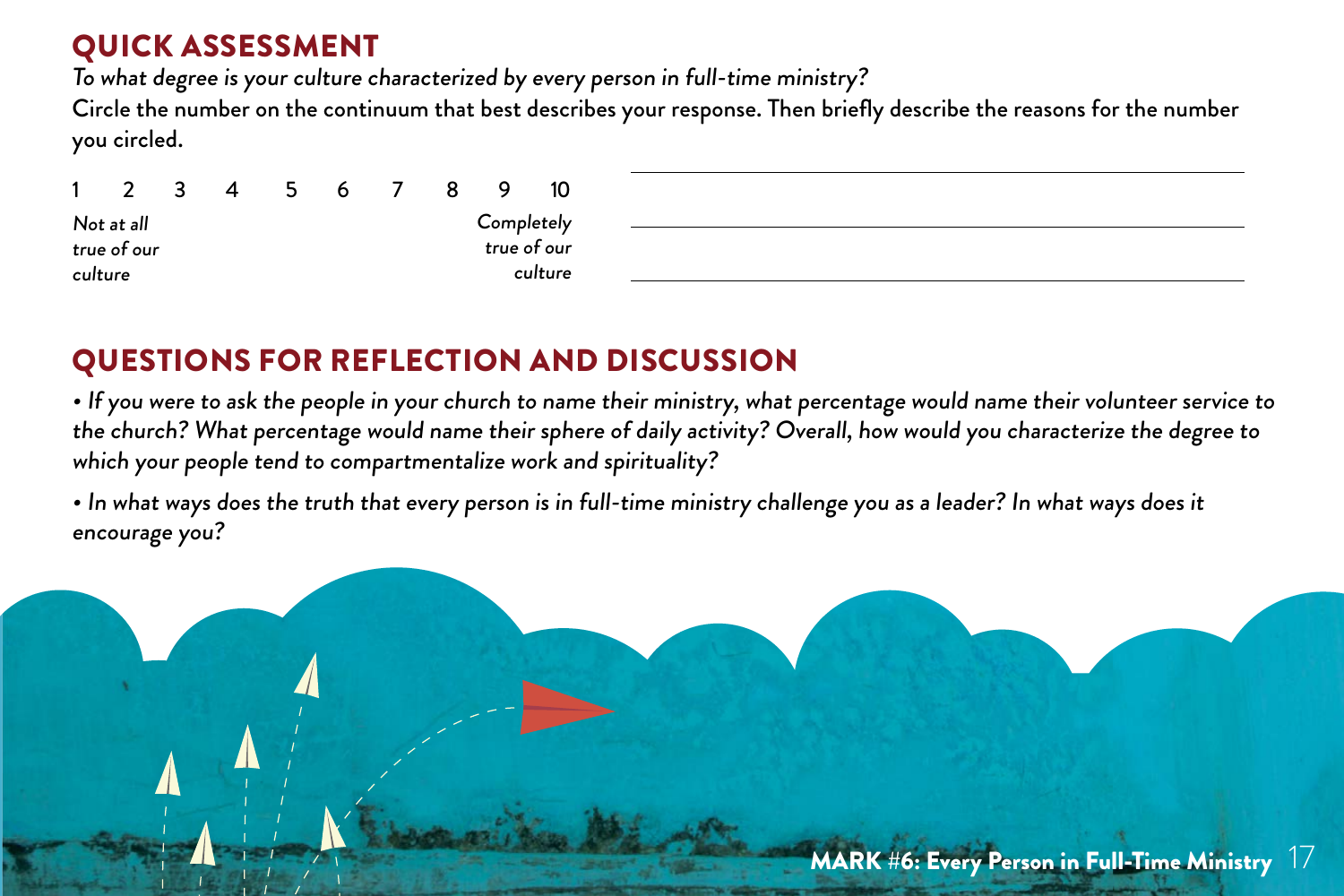## NEXT STEPS

If what you've read here has awakened in you a hunger to create a healthier church culture, I encourage you to boldly take your next steps. Since culture flows from leadership, the best place to start is with your core leadership team. Here are two steps you can take to get started**:**

#### 1. READ THE EMOTIONALLY HEALTHY LEADER

As a team, read through the book one chapter at a time and take time to not only complete the exercises and assessments, but to discuss them together. As you explore the inner life and outer life of healthy leadership, you will begin to experience health in the deep foundations of your church. Access a free Discussion Guide [here](https://www.emotionallyhealthy.org/wp-content/uploads/2016/01/EHL_StudyDiscussion_Online-3.pdf).



#### 2. EXPERIENCE THE EMOTIONALLY HEALTHY DISCIPLESHIP COURSE

Embedding of this course into a church or ministry is the best way for your team or church build an emotionally healthy culture that deeply changes lives. For more information on the course, watch this brief video, What Is Emotionally Healthy [Discipleship?,](https://www.youtube.com/watch?v=0Uugona2YTA) and visit the leadership page of our web site [here](https://www.emotionallyhealthy.org/get-trained/) to learn more about our leadership training events.

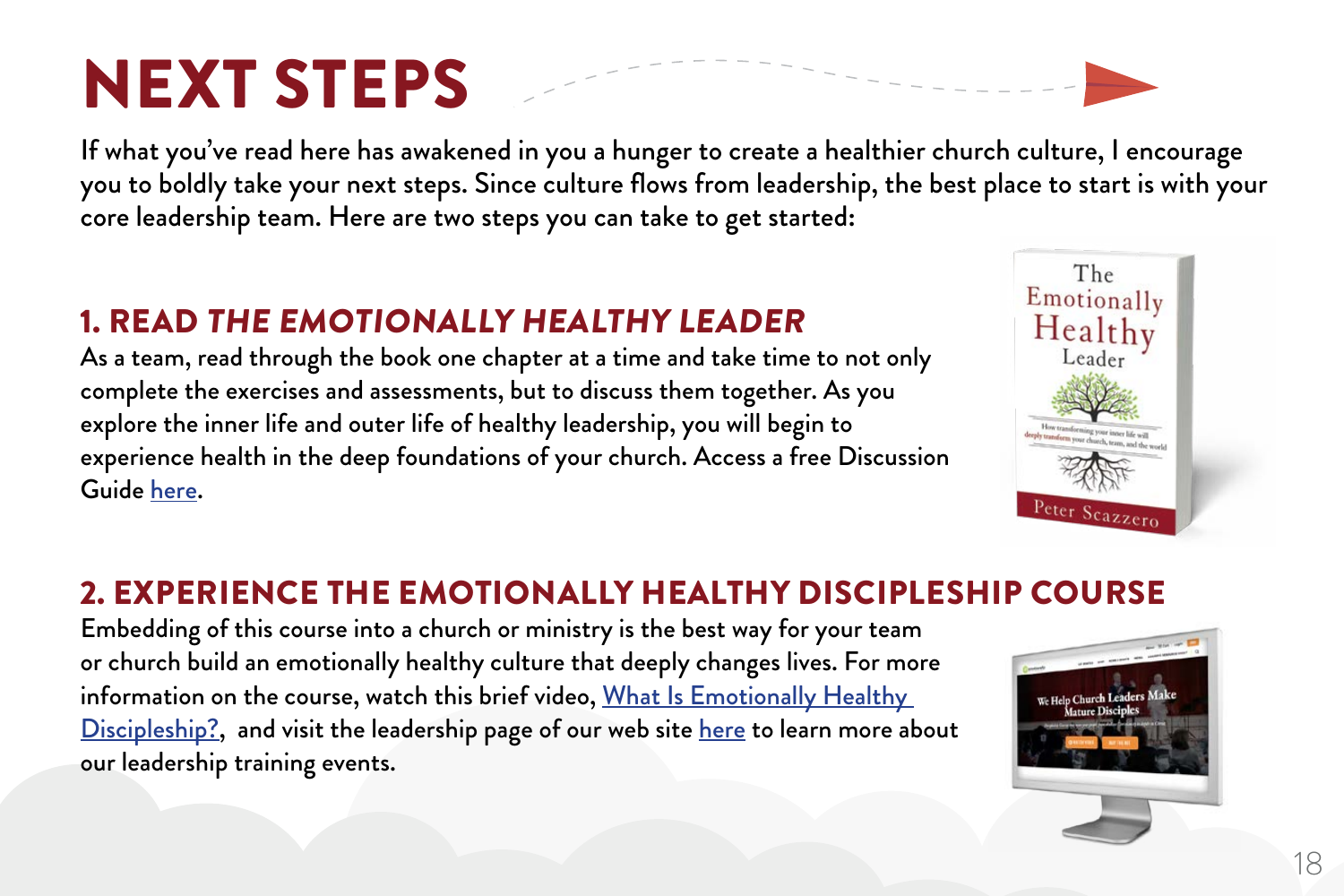### **NEXT STEPS (CONTINUED)**

Wherever your next steps take you, my prayer is that God will give you the courage to faithfully live your unique life in Christ, and that you will discover a whole new way of living as a result. May his love invade you as you continue your journey.